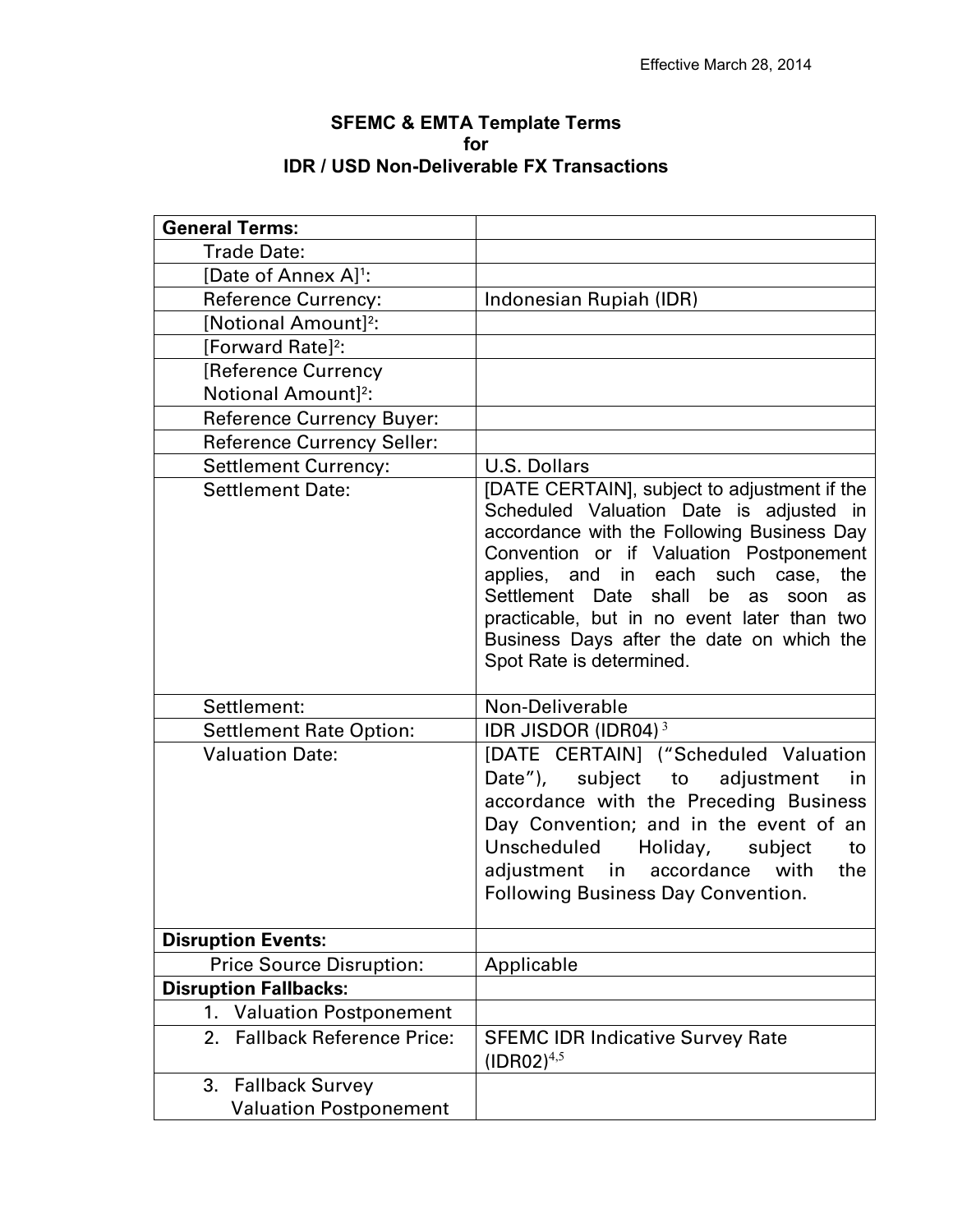| 4. Calculation Agent<br>Determination of<br><b>Settlement Rate</b> |                                                                                                                                                                                                                                                                                                                                                                                                                                                                                                                                                                                                                                                                                                                          |
|--------------------------------------------------------------------|--------------------------------------------------------------------------------------------------------------------------------------------------------------------------------------------------------------------------------------------------------------------------------------------------------------------------------------------------------------------------------------------------------------------------------------------------------------------------------------------------------------------------------------------------------------------------------------------------------------------------------------------------------------------------------------------------------------------------|
| <b>Other Terms:</b>                                                |                                                                                                                                                                                                                                                                                                                                                                                                                                                                                                                                                                                                                                                                                                                          |
| "Unscheduled Holiday":                                             | "Unscheduled Holiday" means that a day<br>is not a Business Day and the market was<br>not aware of such fact (by means of a<br>public announcement or by reference to<br>other publicly available information) until a<br>time later than 9:00 a.m. local time in the<br>Principal<br>Financial Center(s)<br>of<br>the<br>Reference Currency two Business Days<br>prior to the Scheduled Valuation Date.                                                                                                                                                                                                                                                                                                                 |
| "Deferral Period" for<br><b>Unscheduled Holiday:</b>               | In the event the Scheduled Valuation Date<br>becomes subject to the Following Business<br>Day Convention, and if the Valuation Date<br>has not occurred on or before the 14 <sup>th</sup><br>consecutive day after<br>the Scheduled<br>Valuation Date (any such period being a<br>"Deferral Period"), then the next day after<br>the Deferral Period that would have been a<br>Business Day but for the Unscheduled<br>Holiday, shall be deemed to be the<br><b>Valuation Date,</b>                                                                                                                                                                                                                                      |
| "Valuation Postponement"<br>for Price Source Disruption:           | "Valuation Postponement"<br>means,<br>for<br>purposes of obtaining a Settlement Rate,<br>that the Spot Rate will be determined on<br>the Business Day first succeeding the day<br>on which the Price Source Disruption<br>ceases to exist, unless the Price Source<br>Disruption continues to exist (measured<br>from the date that, but for the occurrence<br>of the Price Source Disruption, would have<br>been the Valuation Date) for a consecutive<br>number of calendar days equal to the<br>Maximum Days of Postponement. In such<br>event, the Spot Rate will be determined on<br>the next Business Day after the Maximum<br>Days of Postponement in accordance with<br>the next applicable Disruption Fallback. |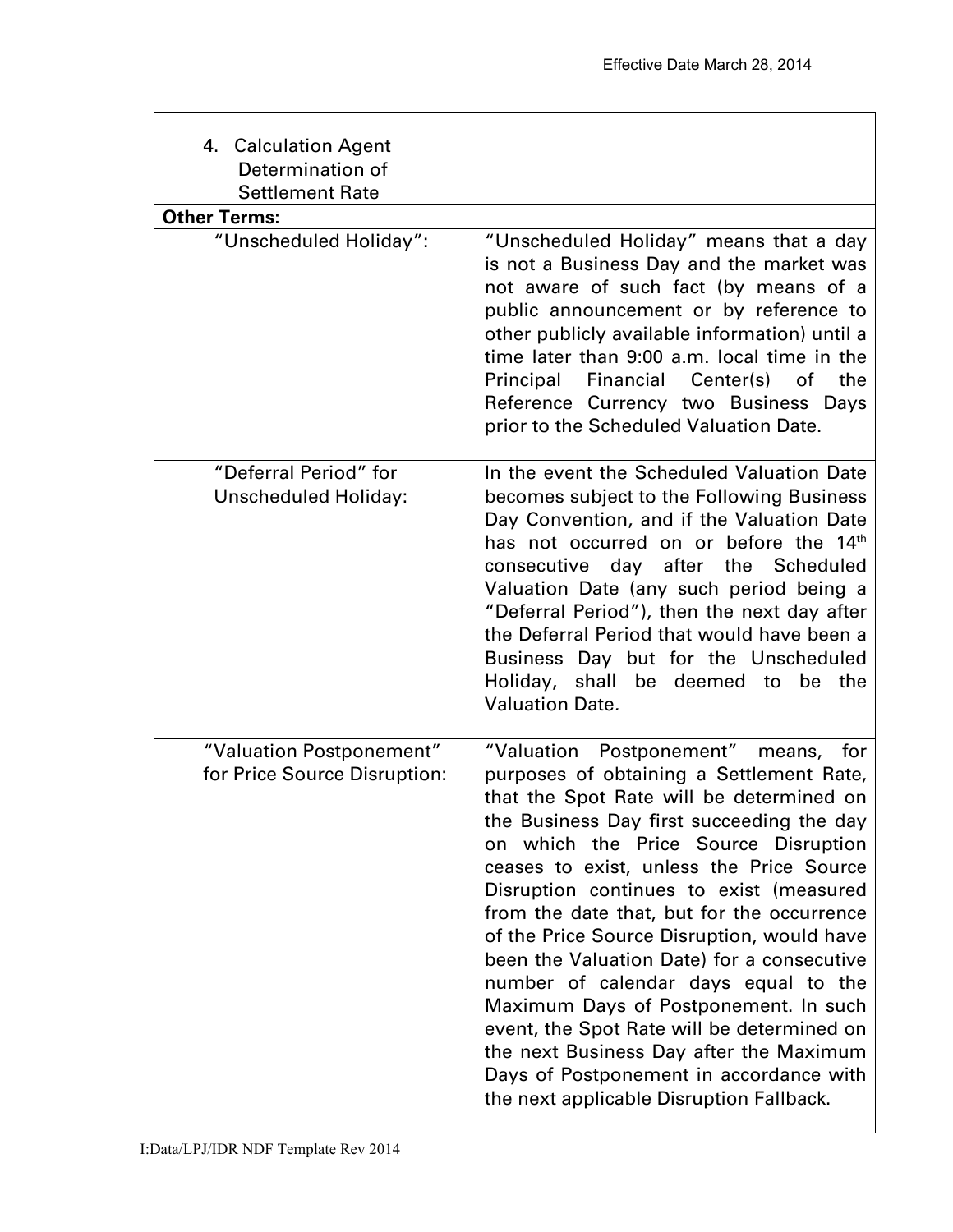| "Fallback Survey Valuation | "Fallback Survey Valuation                                                                                                                                                                                                                                                                                                                                                                                                                                                                                                                                                                                                                                                                                                                                                                                                                                                                                                                                                                                                                 |
|----------------------------|--------------------------------------------------------------------------------------------------------------------------------------------------------------------------------------------------------------------------------------------------------------------------------------------------------------------------------------------------------------------------------------------------------------------------------------------------------------------------------------------------------------------------------------------------------------------------------------------------------------------------------------------------------------------------------------------------------------------------------------------------------------------------------------------------------------------------------------------------------------------------------------------------------------------------------------------------------------------------------------------------------------------------------------------|
| Postponement":             | Postponement" means that, in the event<br>that the Fallback Reference Price is not<br>available on or before the 3rd Business Day<br>(or day that would have been a Business<br>Day but for an Unscheduled Holiday)<br>succeeding the end of either (i) Valuation<br>Postponement for Price Source Disruption,<br>for Unscheduled<br>Deferral Period<br>(ii)<br>Holiday, or (iii) Cumulative Events, then<br>the Settlement Rate will be determined in<br>accordance with the next applicable<br>Disruption Fallback on such day. For the<br>avoidance of doubt, Cumulative Events, if<br>applicable,<br>does<br>not<br>preclude<br>postponement of valuation in accordance<br>with this provision.                                                                                                                                                                                                                                                                                                                                        |
| <b>Cumulative Events:</b>  | Except as provided below, in no event<br>shall the total number of consecutive<br>calendar days during which either<br>(i)<br>valuation is<br>deferred due<br>to<br>an<br>Unscheduled Holiday, or (ii) a Valuation<br>Postponement shall occur<br>(or<br>any<br>combination of (i) and (ii)), exceed<br>- 14<br>consecutive<br>calendar<br>days in<br>the<br>aggregate. Accordingly, (x) if, upon the<br>lapse of any such 14 day period, an<br>Unscheduled Holiday shall have occurred<br>or be continuing on the day following such<br>period that otherwise would have been a<br>Business Day, then such day shall be<br>deemed to be a Valuation Date, and (y) if,<br>upon the lapse of any such 14 day period,<br>a Price Source Disruption shall have<br>occurred or be continuing on the day<br>following such period on which the Spot<br>Rate otherwise would be determined, then<br>Valuation Postponement shall not apply<br>and the Spot Rate shall be determined in<br>accordance with the<br>next<br>Disruption<br>Fallback. |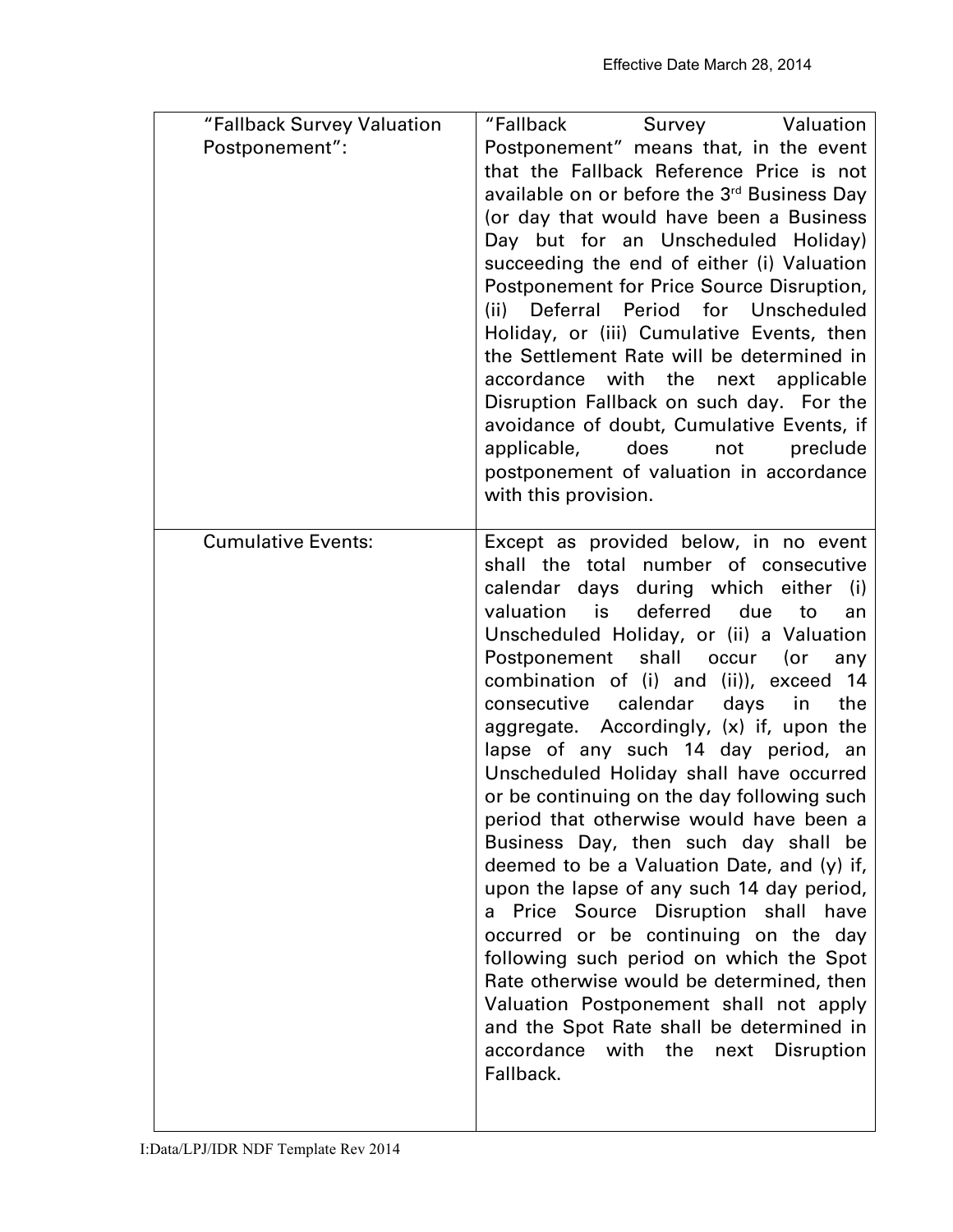| Maximum Days of                   | 14 calendar days |
|-----------------------------------|------------------|
| Postponement:                     |                  |
| <b>Relevant City for Business</b> | Jakarta          |
| Day for Valuation Date:           |                  |
| <b>Relevant City for Business</b> | New York         |
| Day for Settlement Date:          |                  |
| Calculation Agent: <sup>6</sup>   |                  |
|                                   |                  |